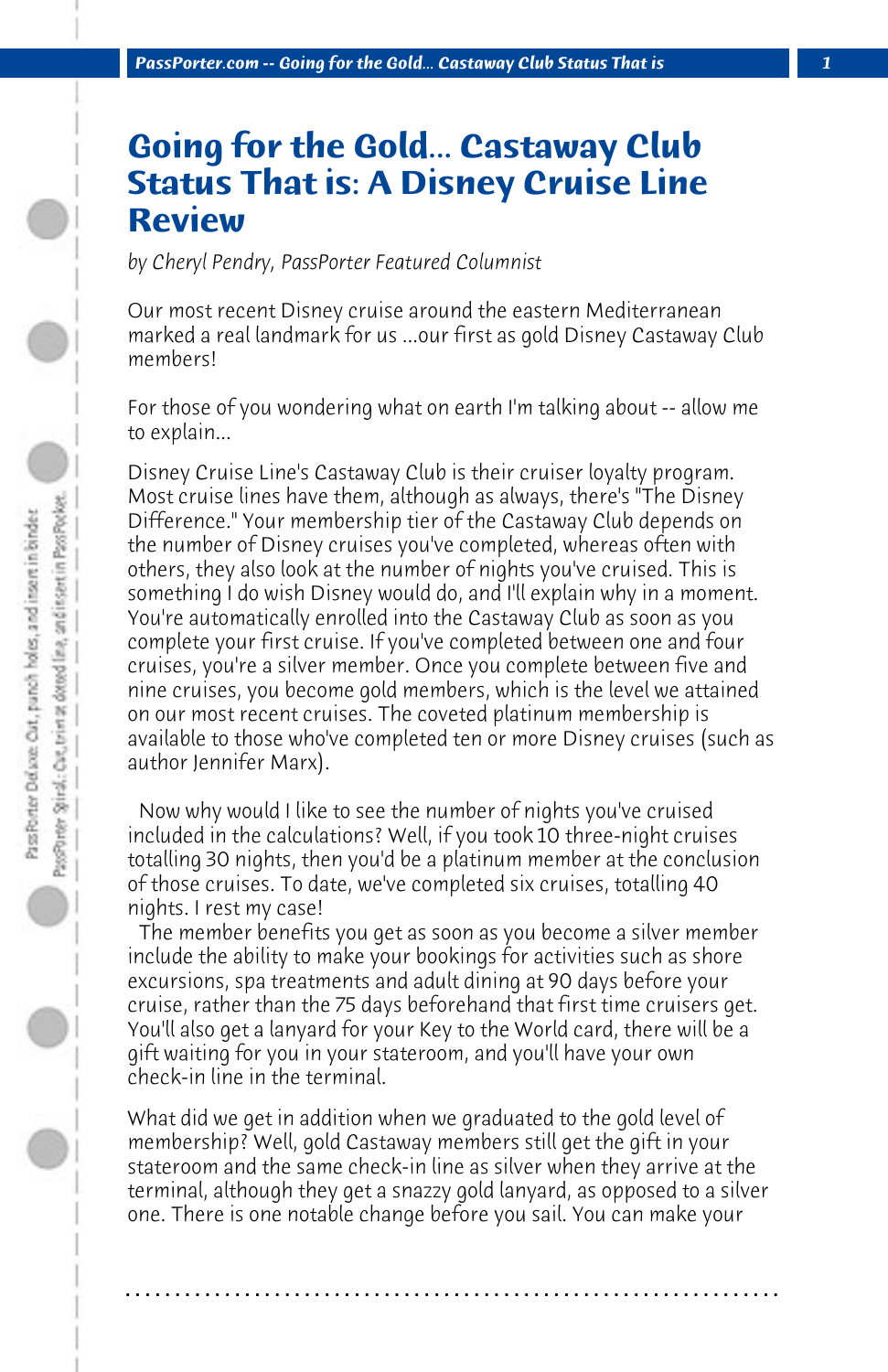activity bookings 105 days prior to your sailing.

 One thing that is worth mentioning at this point is that you do need to be paid in full to make those activity bookings, regardless of membership level. For most cruisers, the regular payment deadline is 75 days in advance of your sailing. If you're lucky enough to be sailing in stateroom categories R, S, T or V (concierge level), then you have to pay in full 90 days ahead of your sailing date. This means that, as a Castaway Club member, your activity booking window can open up before your actual paid in full deadline. I must admit when our travel agent told me when the payment was due, I was a bit confused at first, saying to her, "That's a month ahead of what I expected," but of course, since we wanted to take advantage of that early activity booking window, she was right. It's something to keep in mind, particularly if you're working to a budget, as that could be a nasty shock.

 As soon as we boarded, we had a very nice gift waiting for us in our stateroom, and this did differ a bit, as they were giving out backpacks, and depending which tier of membership you were, you got either a silver, gold, or platinum one. I have to confess I never saw anyone with a platinum version, so I'm not entirely sure what color theirs was, but I saw a lot of silver ones, and a fair few other gold ones. It was a nice touch, and again I like how Disney had set out the differentials between the membership grades. We also got a door decoration, along with a wipe away marker, that we could use to leave messages to others, and a souvenir book of our Mediterranean cruise to record our thoughts, and perhaps to keep our photos in, which was a nice touch -- a really useful gift.

 We spotted those immediately as we entered our room, but it took us a little longer to find our invitation to the onboard reception for gold and platinum members, a very nice addition to the list of perks. Ours was on our first day at sea, which was the next morning, in Fathoms, part of the newly remodelled After Hours adult district on the Disney Magic. It's worth saying here that if you take a three night cruise, you won't get this benefit, as it's only available on cruises of four nights or longer.

 We were there at the appointed hour, and we were ushered inside, anxious to see what awaited us. I wasn't surprised that Captain Mickey was there to meet and greet people, and as the crew members told us, it was likely to be the shortest line you were likely to see for him all cruise, and they were right. We had our photos taken within a couple of minutes!

 Now I wasn't sure what else to expect, but I should've known better, as you can always rely on Disney to throw a party! We were offered drinks, with the selection including bellinis, mimosas, and champagne, and then

**. . . . . . . . . . . . . . . . . . . . . . . . . . . . . . . . . . . . . . . . . . . . . . . . . . . . . . . . . . . . . . . . . .**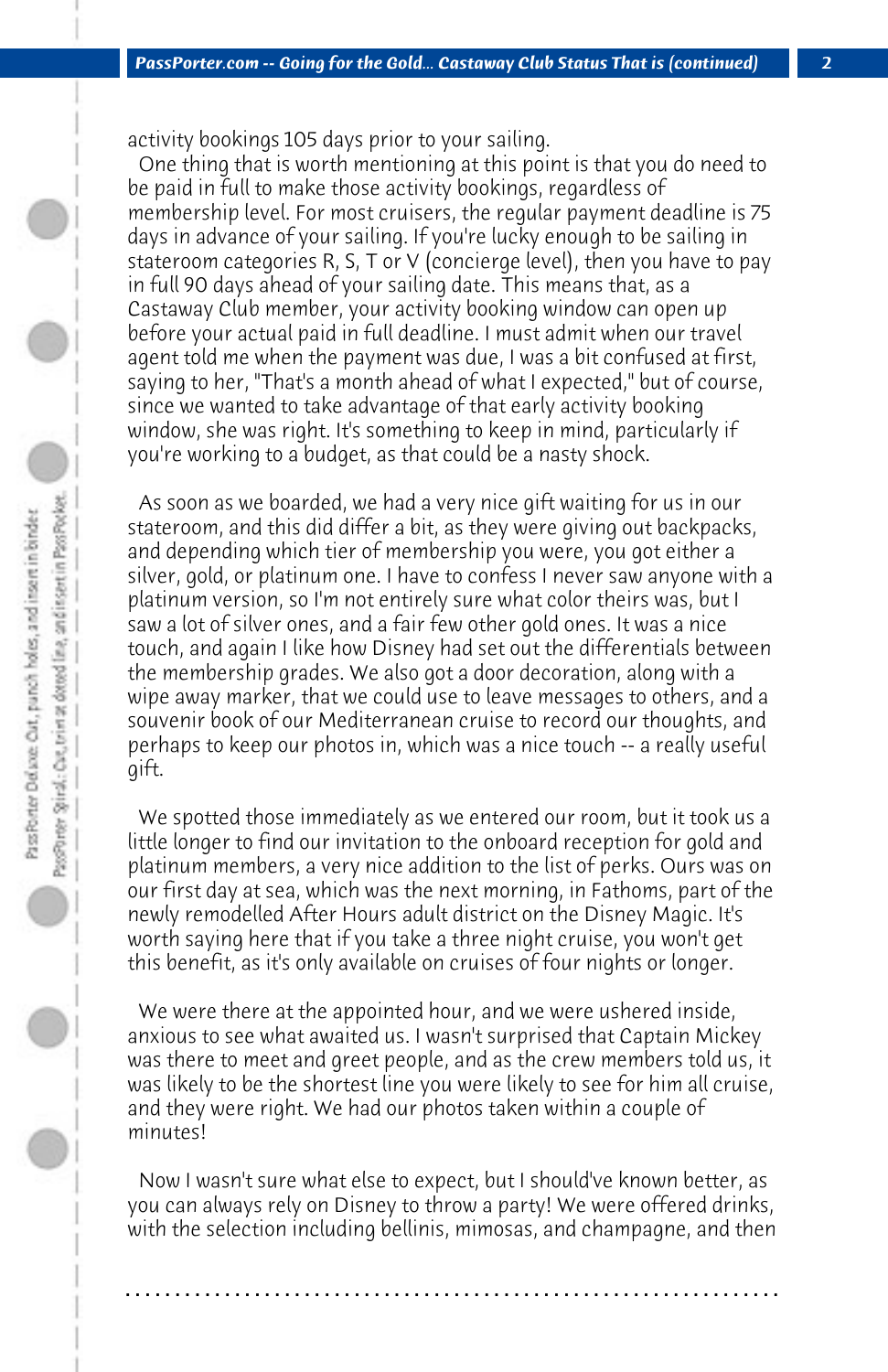*PassPorter.com -- Going for the Gold... Castaway Club Status That is (continued) 3*

there were the finger foods -- fruit, savory items such as shrimp in a tomato sauce, brie and grapes, salmon mousse, and mixed peppers. I tried one of everything (research purposes of course!) and was very impressed with all of them. Those with a sweet tooth could get cookies and Mickey bars, so you certainly didn't have to leave hungry. It was a great shame we had Palo brunch booked next. Had I known about the reception beforehand, I might have made a different Palo booking - so much good food to eat!

 The other big gold Castaway Club bonus on board is the lovely 10% off merchandise in the shops on board, which I can promise you we made great use of!

 So if gold is this good, what do you get for platinum? While we've yet to experience it for ourselves (one day!), platinum adds priority check-in with usually very short lines, boarding in the first group, and even a special waitin[g area if you're boarding at Port Canaveral. Y](http://www.passporter.com/articles/cheryl-pendry-featured-columnist.asp)ou can also expect invites to exclusive events, and you get a complimentary Palo dinner, which is another nice perk.

 Now here I do need to mention a couple of other perks for all Castaway Club members that sadly we don't get in the UK, such as the Compass [Newsletter and a toll-free number to use.](http://www.passporter.com/articles/disney-castaway-club-gold.php)

 We loved our first experience as gold Castaway Club members, and are already working our way towards platinum membership with another two cruises already booked for 2015!

*About The Author: Cheryl and husband Mark live in England and love to travel, particularly to America. They are in the process of visiting every Disney theme park around the world, having already been to Disneyland Resort Paris, Hong Kong Disneyland and both American Disney resorts. They are now planning for their trip to Japan in the spring to visit the Tokyo Disney Resort.* Click here to view more of Cheryl's articles!

*Article last updated: 11-06-2014*

*View the latest version online at: http://www.passporter.com/articles/disney-castaway-club-gold.html*

*Copyright by Cheryl Pendry. All rights reserved under International and Pan-American Copyright Conventions. No part of this publication may be stored in a retrieval system or transmitted in any form by any means electronic, mechanical, photocopying, recording, scanning, or otherwise, except as permitted under sections 107 or 108 of the 1976 United States Copyright Act. Resale of this guide is strictly prohibited without the copyright holder's*

**. . . . . . . . . . . . . . . . . . . . . . . . . . . . . . . . . . . . . . . . . . . . . . . . . . . . . . . . . . . . . . . . . .**

 $\bigcirc$